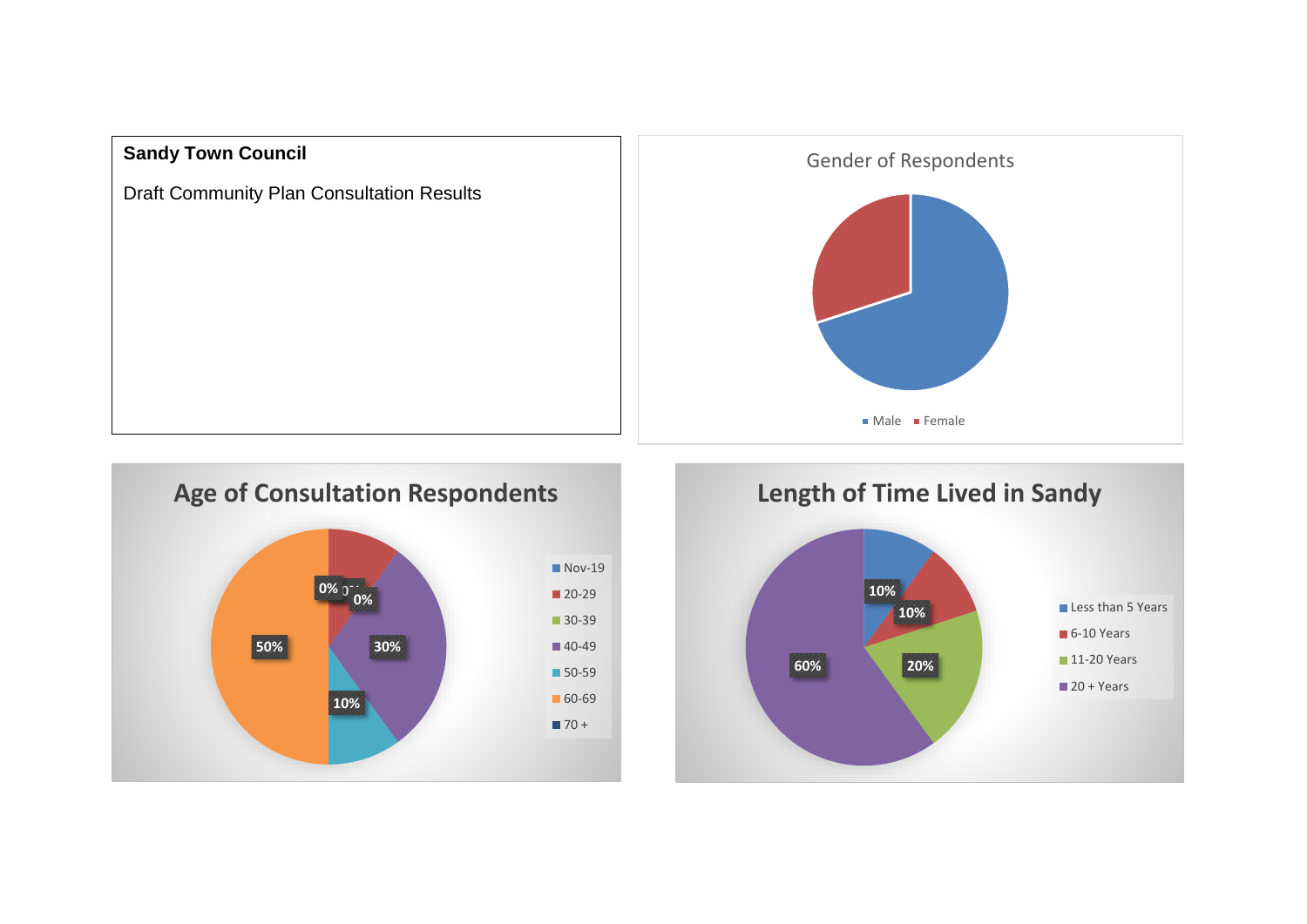|   | What things about Sandy mean the most to you?                         |                                                                                |  |  |  |
|---|-----------------------------------------------------------------------|--------------------------------------------------------------------------------|--|--|--|
| ➤ | Shops and local businesses                                            | History and heritage of the town<br>➤                                          |  |  |  |
| ➤ | All basic facilities are within walking distance of town centre       | Good rail and road links<br>$\triangleright$                                   |  |  |  |
| ➤ | Most things needed are available without needing to leave the<br>town | Safe walking areas away from traffic<br>➤                                      |  |  |  |
| ➤ | Not too big and retains market town feeling                           | Sense of community<br>$\triangleright$<br>Railway station and connections<br>➤ |  |  |  |
| ➤ | Countryside within walking distance                                   | Ease of access to A1 and transportation links<br>$\blacktriangleright$         |  |  |  |
|   | Greenspace and children's play areas                                  |                                                                                |  |  |  |

| What things about Sandy do you like the least                              | How would you improve them?                                                           |
|----------------------------------------------------------------------------|---------------------------------------------------------------------------------------|
| $\triangleright$ A1 roundabout is a poor introduction to Sandy             | $\triangleright$ Replacing this with traffic lights would allow for pedestrian access |
| $\triangleright$ A1 and the increasing congestion resulting from A1        | > An 'inner bypass' is needed using an improved New Road/Station Road                 |
| roundabouts                                                                | $\triangleright$ A bypass moving the A1 away from Sandy and Beeston is needed         |
| $\triangleright$ HGV's through town centre/high street as a route to other | > Improved Police presence needed                                                     |
| destinations                                                               | $\triangleright$ Encourage more specialist shopping destination (antiques/models)     |
| $\triangleright$ Needs better food and drink offering                      | $\triangleright$ Investment in an outside gym for community use                       |
| $\triangleright$ Needs improved retail offering and greater range of shops | $\triangleright$ East West Rail link via Sandy                                        |
| $\triangleright$ Poor train service                                        | $\triangleright$ Enhanced horticulture                                                |
| $\triangleright$ Poor recreational facilities                              | Town summer festival                                                                  |
| $\triangleright$ No 'destination' sale point for town                      |                                                                                       |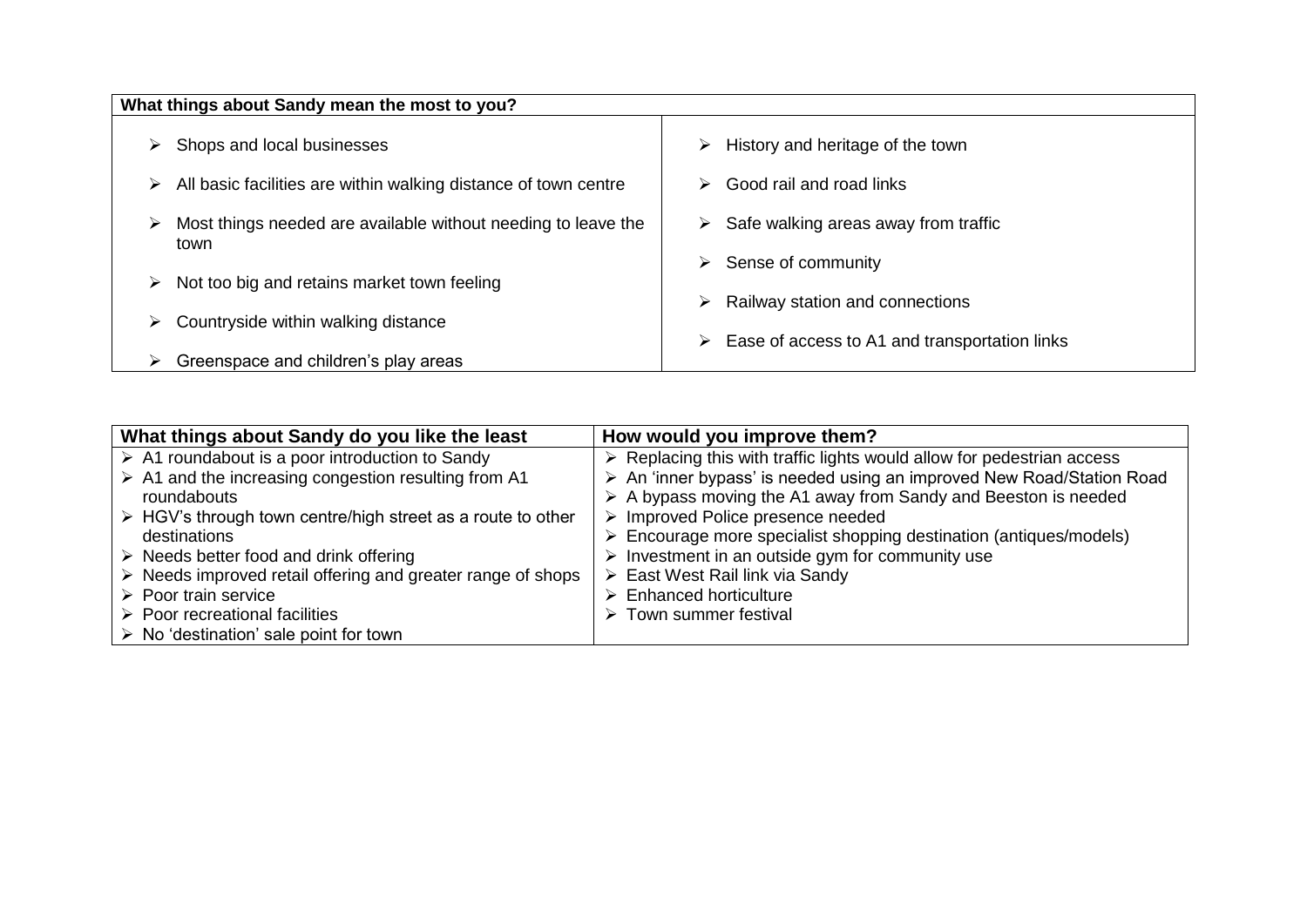#### **Key Theme 1: Arts and Culture**

**Q6: Do you feel Sandy has a good arts and cultural offering?**

| res:                | 25%    |
|---------------------|--------|
| un "                |        |
| $N_{\alpha}$ $\cap$ | 27.507 |

No Opinion: 37.5%

### **Q7: What would you like to see to improve arts and culture in Sandy?**

- $\triangleright$  Dedicated museum as part of wider offering
- ➢ Better local community events with more operators at those events
- $\triangleright$  Re-planning of town centre facades back to historic look

## **Q8: Would a public museum benefit Sandy?**

| <b>Art Gallery</b> |  |
|--------------------|--|
|--------------------|--|

- $\triangleright$  Central hub for meeting and holding events
- ➢ Better advertising of what's going on
- $\triangleright$  Improving town website

| Yes:       | 62.5% |  |  |  |
|------------|-------|--|--|--|
| No:        | 25%   |  |  |  |
| No Answer: | 12.5% |  |  |  |

## **Q9: Do you believe there is a lack of community venues in Sandy?**



No: 50% *(Comments suggest existing venues are used badly and poorly advertised)*

#### **Q10: Additional Comments**

**Good Library** Carnival is getting bigger and betterVillage hall needs refurbishing Attract acts for regular events **Mosaics are very good** Sandy's size means there are bound to be limitations More local community events needed **More venues of varying sizes are needed with better fixings Museum would represent a poor return on investment <b>Dedicated museum needed** Crafts, events, clubs all good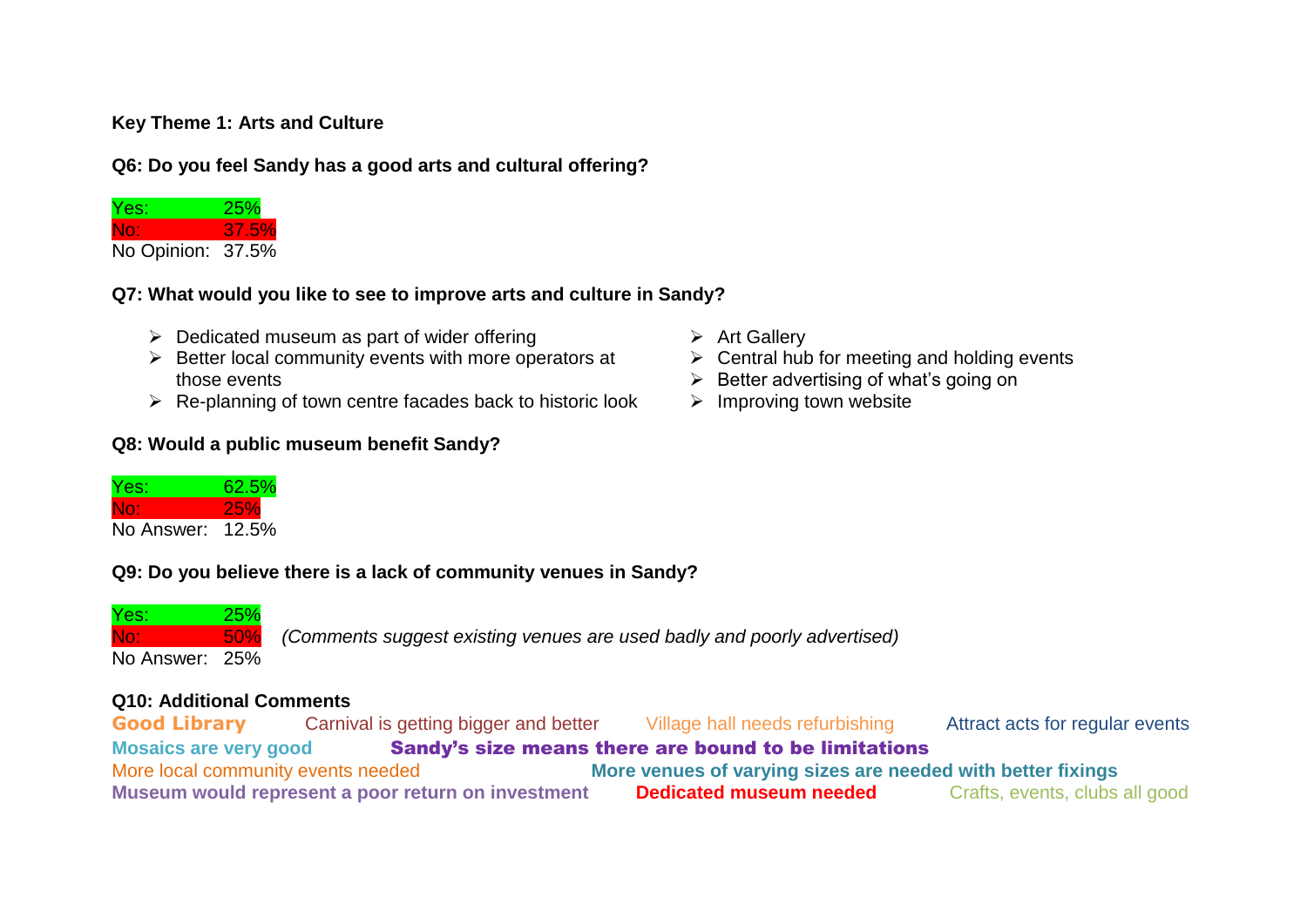## **Key Theme 2: Environment, Health and Wellbeing**

#### **Q11:**

|                                                                 | Not an       | <b>Not</b> | Somewhat  | Important | <b>Priority</b> |
|-----------------------------------------------------------------|--------------|------------|-----------|-----------|-----------------|
|                                                                 | <b>issue</b> | Important  | Important |           | matter          |
| Insufficicent health care provision                             |              |            | 16.66%    | 33.33%    | 50%             |
| Investigations & mitigating effect of pollution from the A1     |              |            |           | 16.66%    | 83.33%          |
| Protecting community space in and around Sandy from development |              |            |           | 16.66%    | 83.33%1         |
| Enhancing exisiting community space                             |              |            | 16.66%    | 33.33%    | 50%             |
| Protecting and enhancing the river ivel                         |              |            |           | 50%       | 50%             |
| Council allotment provision                                     |              | 50%        | 16.66%    |           | 33.33%          |
| Mitigating flood risks                                          |              |            | 50%       | 33.33%    | 16.66%          |
| Converting to and promoting renewable energy                    |              |            | 66.66%    |           | 33.33%          |

### **Q12: Areas of concern not already raised in the draft Community Plan**

- ➢ Pollution is far too high. Include national statistics of polluted towns.
- ➢ Maintenance of footpaths and access to locations such as the river and path between Ivel Road and Mill Lane

# **Q13: Any additional comments on what is important within Sandy's environment, health and wellbeing?**

- ➢ If you don't build on areas that are likely to flood, flooding is not that great an issue
- ➢ Pollution levels
- ➢ Move the A1
- ➢ Encourage use of Fallow Land and recognise town's market garden heritage
- ➢ Allotment provision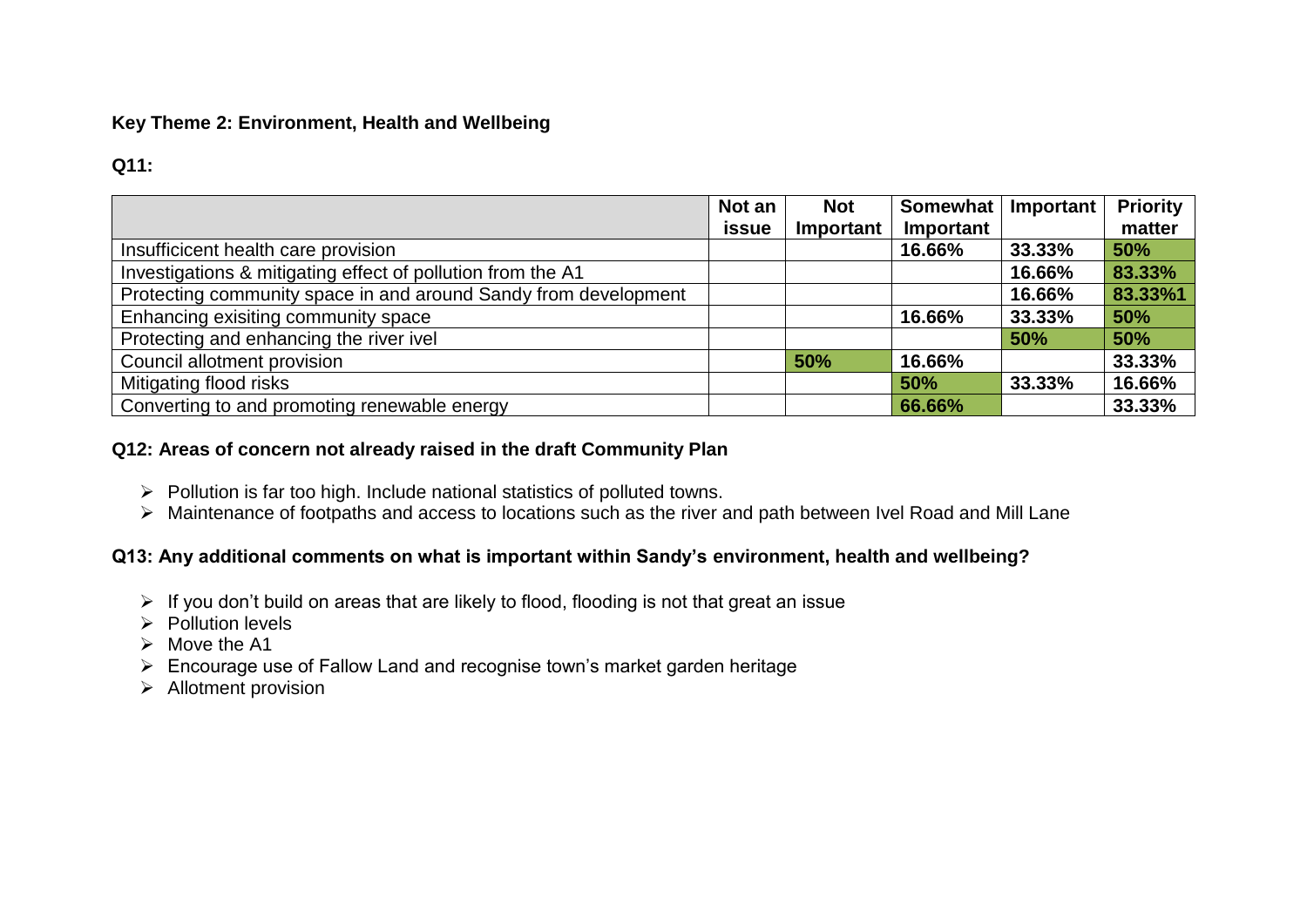## **Key Theme 3: Sport and Leisure**

**Q14: Are you a member of a sports team or do you play a sport regularly?**

| Yes:         | 12.5% |
|--------------|-------|
| No:          | 62.5% |
| No Response: | 25%   |

## **Q15: Sports played by respondents**

- ➢ Squash
- ➢ Swimming

# **Q16: Do you play this sport in Sandy?**

- $\triangleright$  Squash = Yes
- $\triangleright$  Swimming = No

# **Q17: Out of parish facilities used by respondents**

➢ Biggleswade swimming pool

# **Q18: Do you use any leisure facilities in Sandy?**

| Yes:         | 33.3% |
|--------------|-------|
| No:          | 44.5% |
| No Response: | 22.2% |

## **Q19: What leisure facilities do you use in sandy?**

| Parks<br><b>Bedford</b><br>Sunderland<br>and<br>Road | 'ubs      |
|------------------------------------------------------|-----------|
| spaces                                               | াaurants: |
| ⊃per                                                 | المحادين  |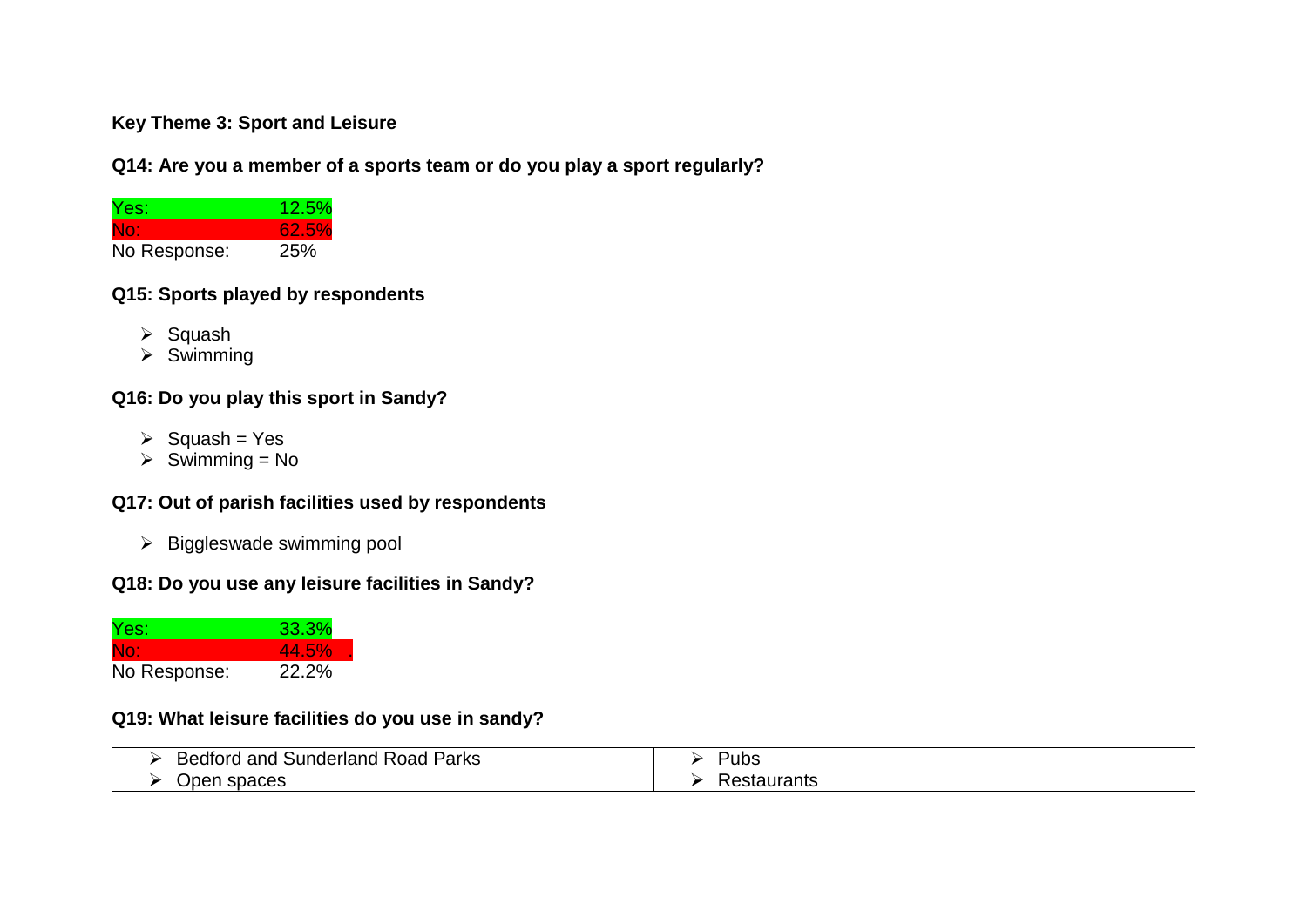#### **Q20: The below table shows how important respondents felt issues identified within the plan are.**

|                                                        | Not an       | <b>Not</b> | Somewhat   Important   Priority |        |        |
|--------------------------------------------------------|--------------|------------|---------------------------------|--------|--------|
|                                                        | issue        | Important  | Important                       |        | matter |
| Skate park improvements                                | 16.66% 16.66 |            | 50%                             | 16.66% |        |
| Provision of new multi-use leisure facility            |              |            | 50%                             | 16.66% | 33.33% |
| Additional sporting facilities                         |              |            | 33.33%                          | 50%    | 16.66% |
| Creation of a destination park and gardens             |              | 33.33%     |                                 |        | 66.66% |
| Improvement of Jenkins Pavilion sports ground offering |              | 16.66%     | 50%                             | 16.66% | 16.66% |

### **Q21: Additional Comments on sports and leisure within Sandy**

- $\triangleright$  An aging population means correct facilities are hugely relevant in the long term
- ➢ Move towards gardens to encourage wellbeing and relaxation
- ➢ Comprehensive outdoor gym equipment
- ➢ Leisure centre is not open suitable times for someone who works a full day in London
- ➢ Need a purpose-built community centre
- $\triangleright$  Increased youth facilities could be at Sandye Place
- $\triangleright$  Too much emphasis on football
- ➢ Football could be moved to Sandye Place
- $\triangleright$  Unrealistic to provide a pool in sandy when Biggleswade is so close
- ➢ Additional park land needed
- ➢ Additional of swimming pool and cinema
- $\triangleright$  Reduce the concentration on just sports facilities
- ➢ All and any community and leisure facilities should be affordable for all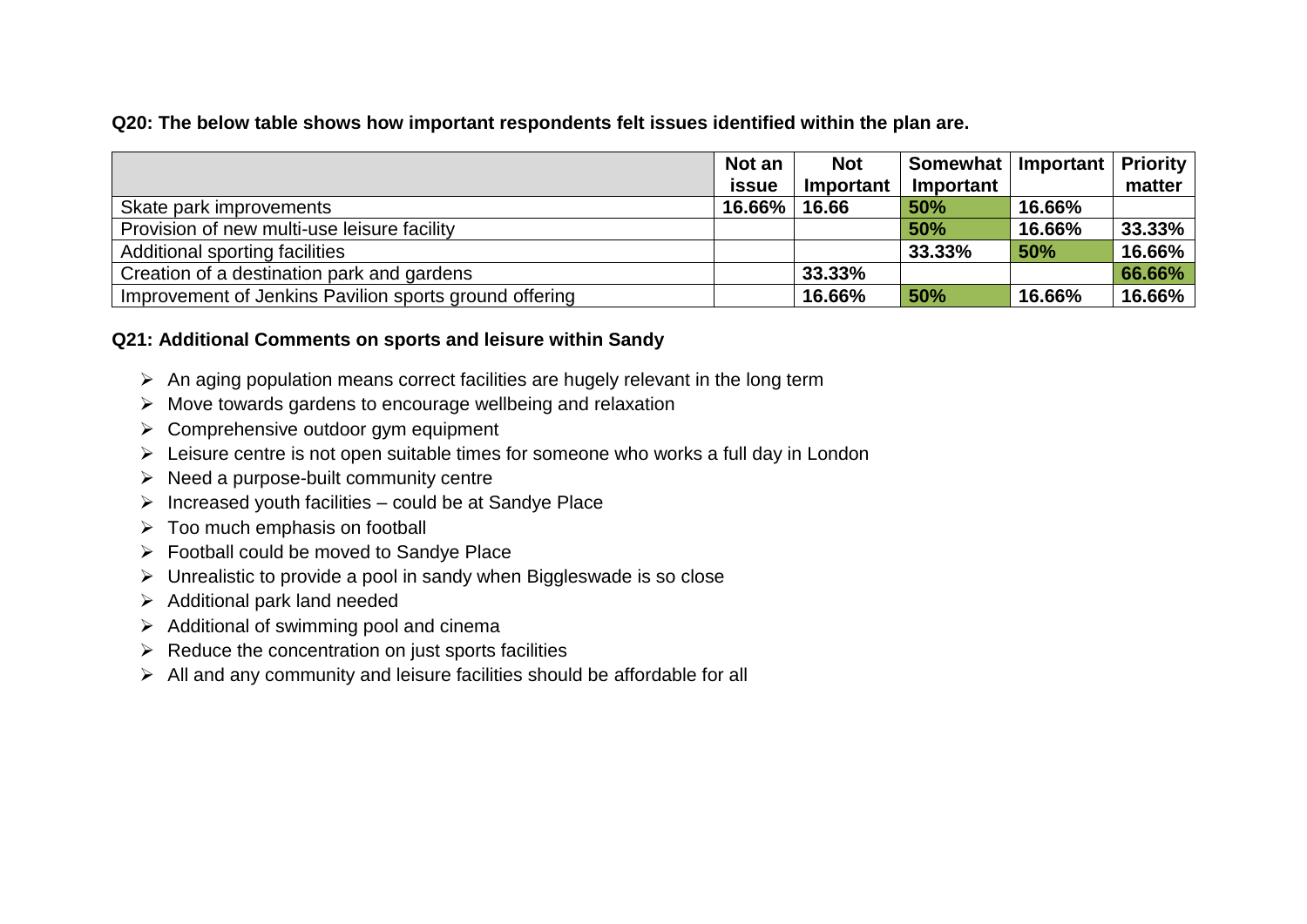## **Key Theme 4: Housing**

**Q22: Do you agree with the concerns the plan highlights over the need for improved services and infrastructure prior to any development?**

| Yes:         | 62.5% |
|--------------|-------|
| No:          | 12.5% |
| No Answered: | 25%   |

## **Q23: Do you have any specific concerns over the growth of Sandy that are not included in the plan?**

- $\triangleright$  Facilities need to grow in line with housing
- ➢ Biggleswade development has outstripped infrastructure and the town struggles. Sandy must not suffer in the same way
- ➢ Need for more local job creation to support expanding town.
- ➢ Better links to growth industries to attract new business to locate in Sandy
- ➢ Relatively small developments on piece-meal basis which have ignored impact on highways

# **Q24: Do you have any additional comments on the future of housing in Sandy**

- ➢ East West Rail must stop at Sandy
- ➢ Industrial area could be moved and replaced with housing
- ➢ Avoid development east of the trainline and west of the A1. These would make significant breaks in the town. Beeston is very separate from Sandy.
- $\triangleright$  Affordable housing is needed for young families
- ➢ Bungalows are needed for the elderly (freeing up of family homes). These must be close to facilities and transport links.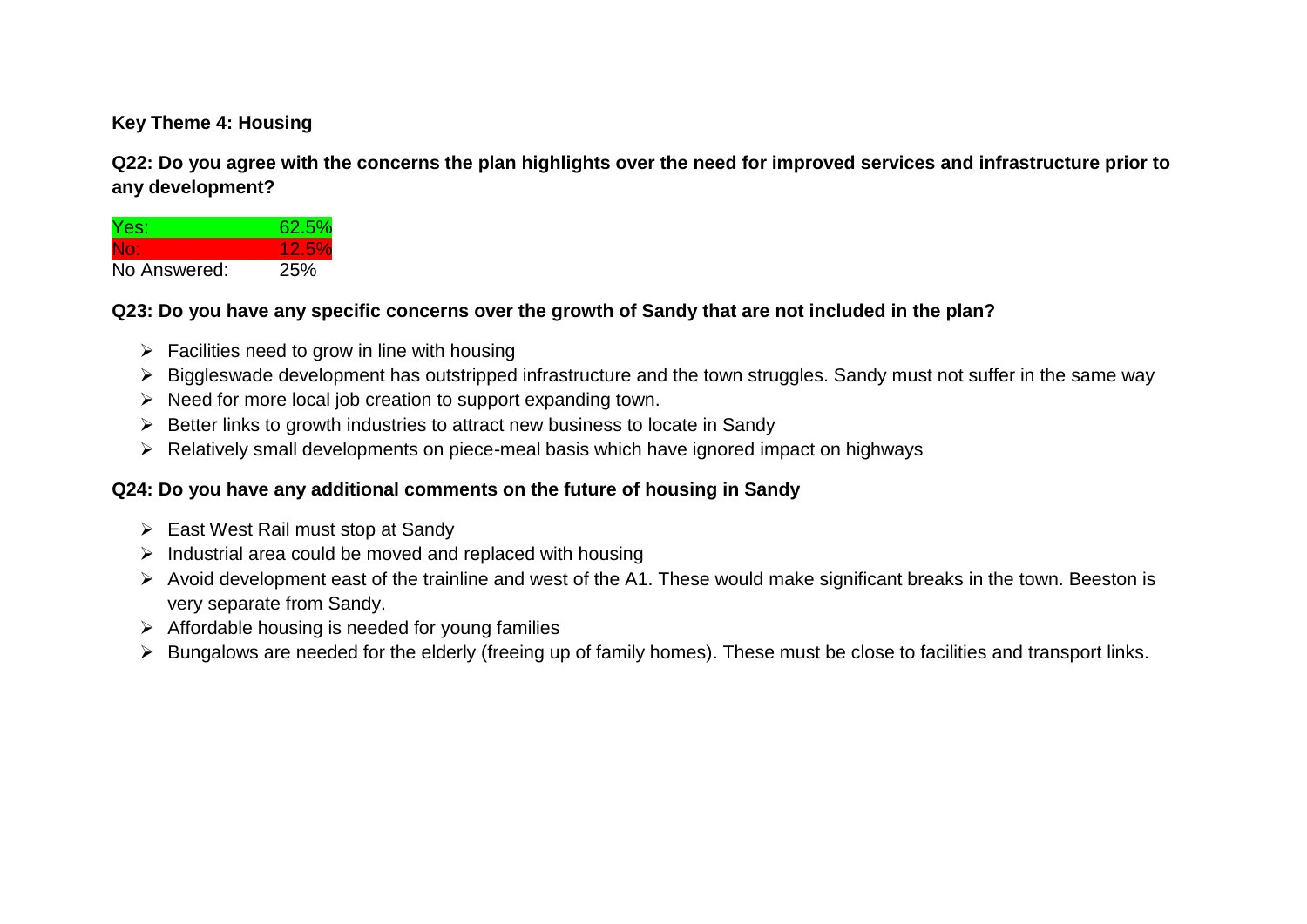### **Key Theme 5: Town Centre – Economic Activity**

**Q25: Do you agree with the issues highlighted in the plan?**

| Yes:         | 75%   |
|--------------|-------|
| No:          | $0\%$ |
| No Response: | 25%   |

## **Q26: Do you believe there are any issues facing Sandy's Town Centre which are not included in the Plan?**

- ➢ Facades should be changed on shop fronts (create a more historical look)
- ➢ Too much emphasis on it becoming an area for evening entertainment rather than a daytime destination
- ➢ Train station needs to increase its parking capacity using adjoining land (freeing up town car park and streets)
- ➢ Recognise that habits are changing, more online shopping results in few shops. Possible consideration to converting shops to residential use
- $\triangleright$  The closure of the last bank in Sandy has had an adverse effect on footfall in the town
- $\triangleright$  Problems with litter especially young people discarding energy drink bottles
- $\triangleright$  Two pharmacies owned by the same company with exactly the same stock

# **Q27: How would you improve Sandy Town Centre?**

| $\triangleright$ Highlight free parking                    | $\triangleright$ Market independent shops far beyond the town                         |
|------------------------------------------------------------|---------------------------------------------------------------------------------------|
| $\triangleright$ Offer business rate relief for new        | > Introduce weight restriction to reduce HGVs through town centre                     |
| ventures                                                   | > Reintroduce substantial market, such as St Neots                                    |
| $\triangleright$ Work with landlords to get exciting       | $\triangleright$ Creation of a unique selling point which is different to other towns |
| tenants                                                    | > Move bus stops in layby outside parade of shops on High-street/Market               |
| $\triangleright$ Restrict charity shops                    | Square to stop buses travelling through market square                                 |
| $\triangleright$ Allow for conversion of use classes       | > Sandye Place could become an appropriate and vibrant market location                |
| $\triangleright$ Buses to turn engines off when stationary |                                                                                       |
|                                                            |                                                                                       |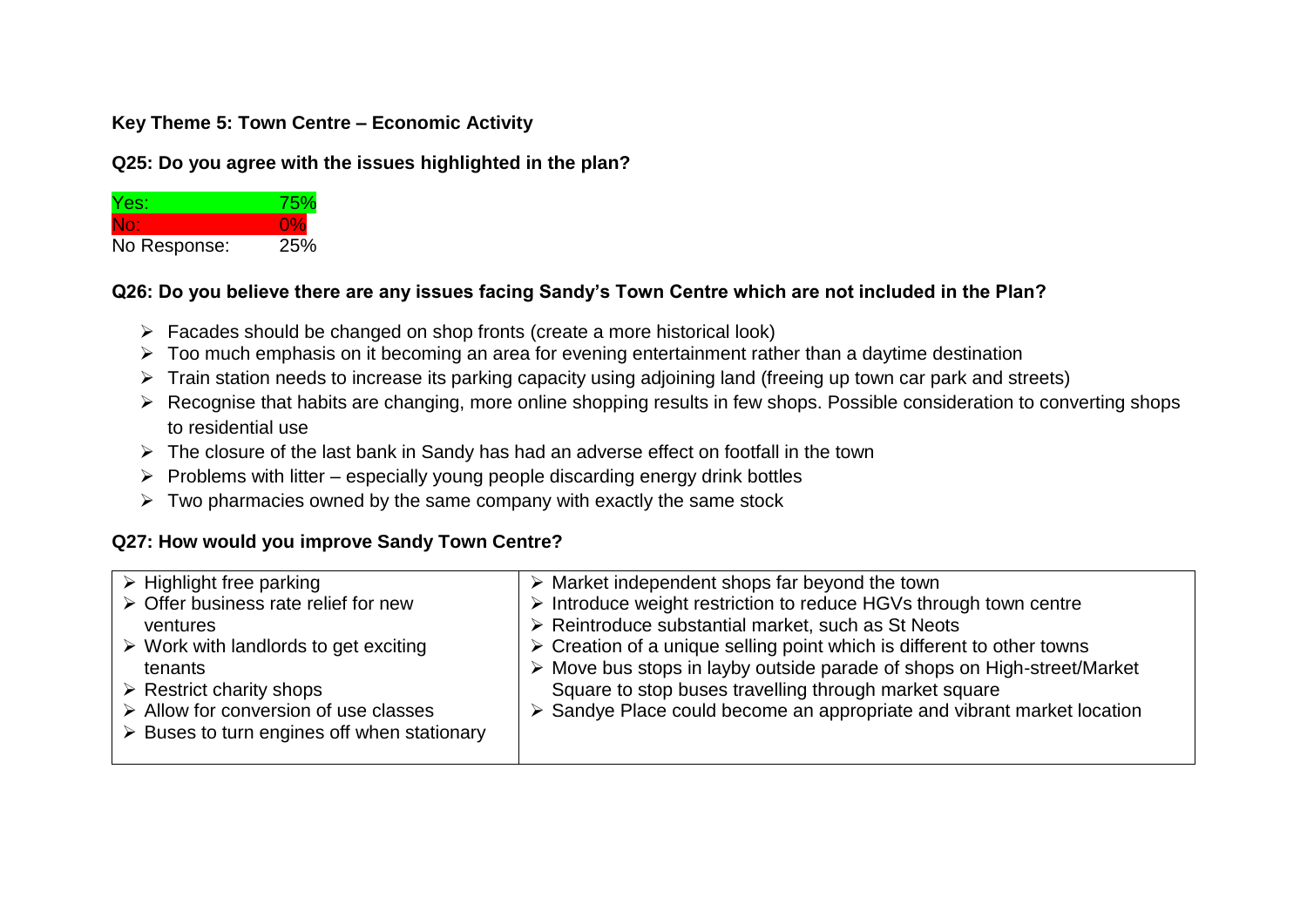### **Key Theme 6: Transport**

**Q28: Do you agree with the transportation issues highlighted in the Plan?**

| Yes:         | 75%   |
|--------------|-------|
| No:          | $0\%$ |
| No Response: | 25%   |

**Q29: Please let us know of any transport issues identified with the plan that you disagree with.**

- ➢ Speeding is still an issue, especially on London Road
- ➢ HGV's adding to traffic congestion

## **Q30: Do you believe there are any issues facing Sandy's Transportation links that need to be addressed?**

- ➢ By-pass needed
- $\triangleright$  Create an alternative plan to a bypass
- ➢ Better signage for Sand Lane industrial estate
- ➢ Use of New Road as outer relief road for HBVs to use avoiding the town centre.

# **Q31: Do you have any further comments on the Transportation section of the Community Plan?**

- $\triangleright$  Good that the town council are looking at this.
- ➢ Beeston and Sandy should be reconnected.
- ➢ Include SG19 group in work on improvements to New Road and A1 connection to North of Sandy and industrial area (?)